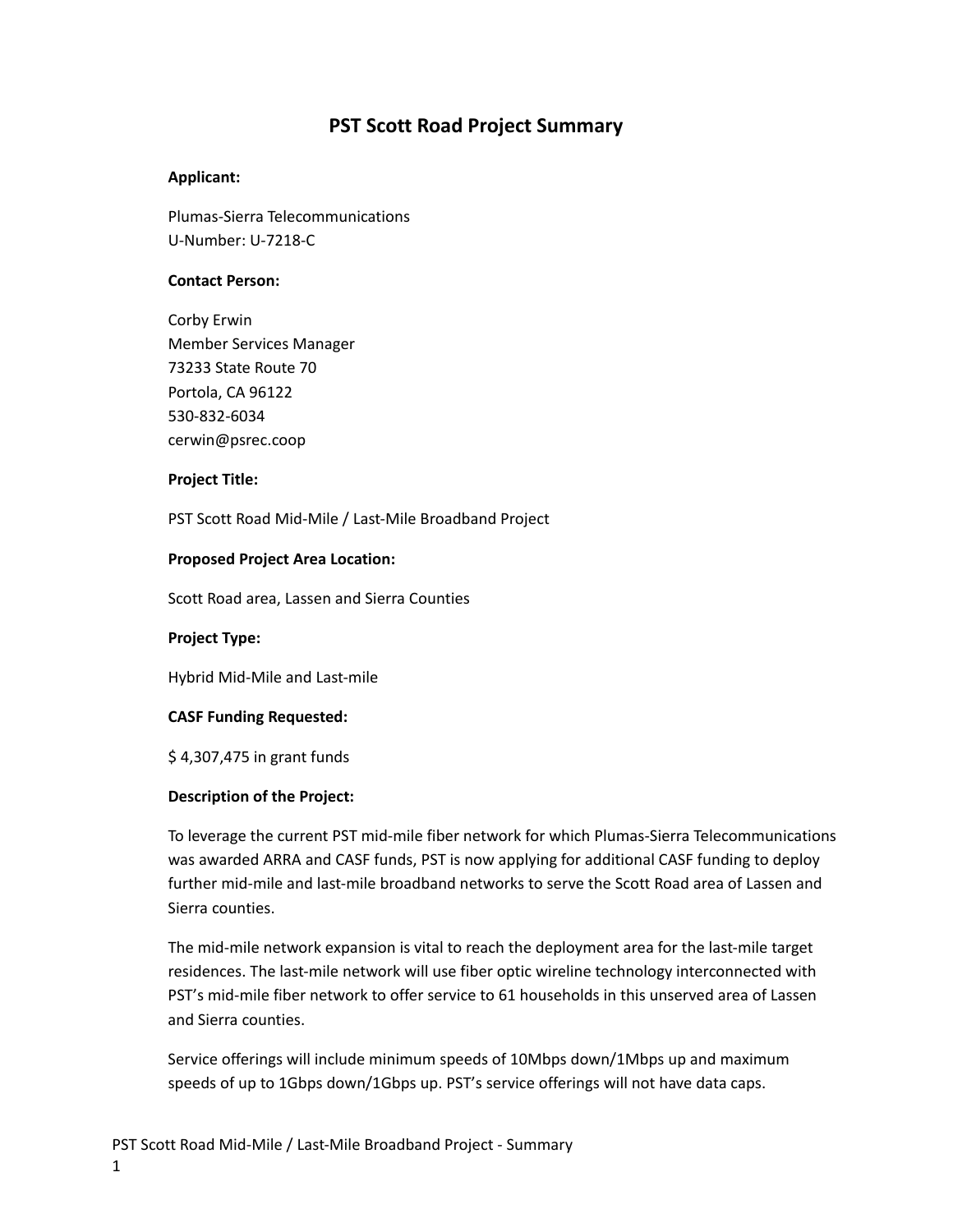The use of fiber optics will allow PST to provide the households in this application with the most current technology, offering an improved quality of life that is not available to these residents now because of their current broadband isolation.

The COVID-19 Pandemic has highlighted the need for broadband services for working and learning from home. This project will provide much needed service in these rural areas of California.

**Map of the proposed project follows on the next page.**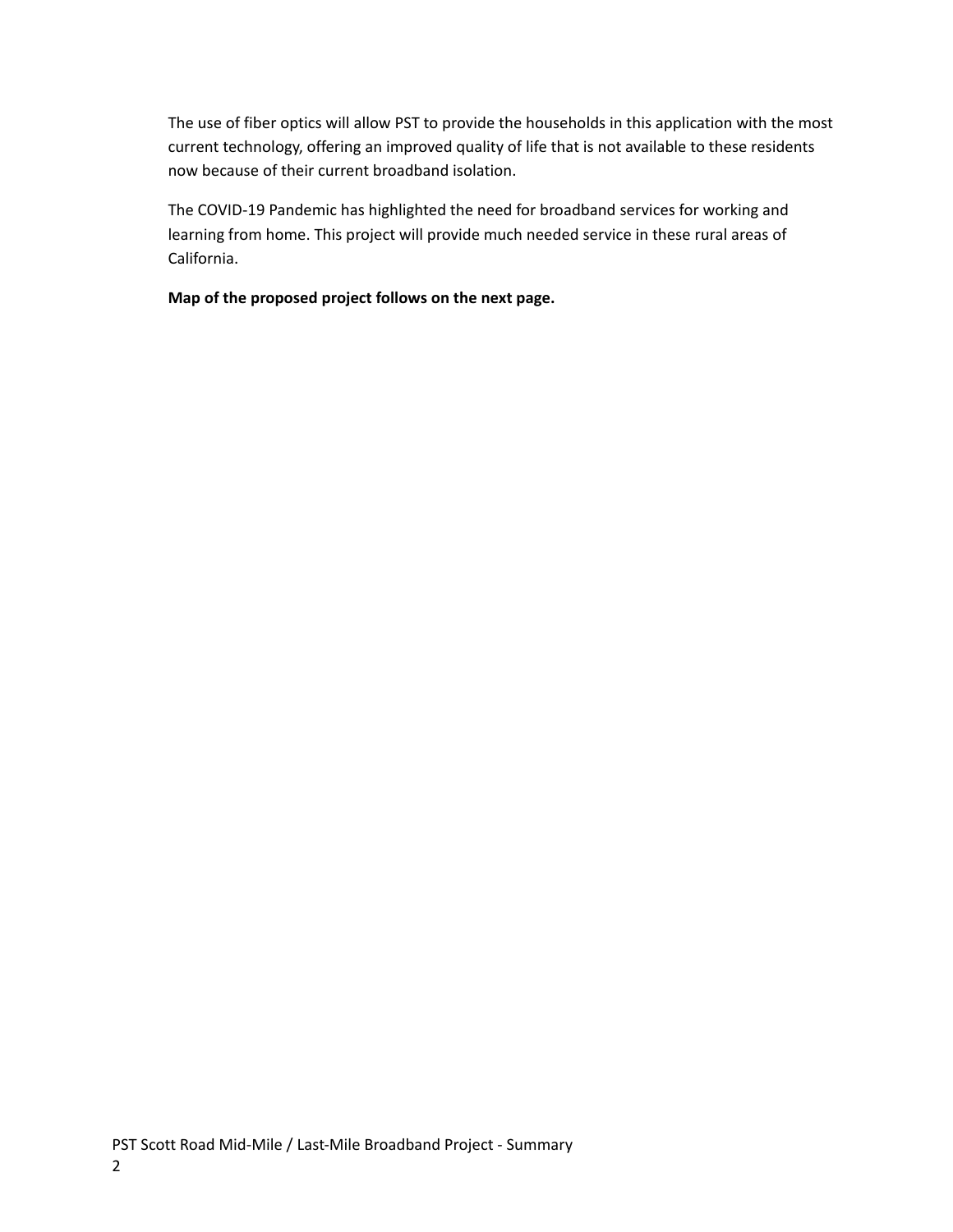# Chilcoot-Vinton COLD  $1.5$ 3 Miles GEOGRAPHICAL<br>INFORMATION CENTER **CASF Project Boundary** California State University. Chico Date: March 12th, 2020

# Plumas Sierra Telecom - CASF Project: Scott Road

PST Scott Road Mid-Mile / Last-Mile Broadband Project - Summary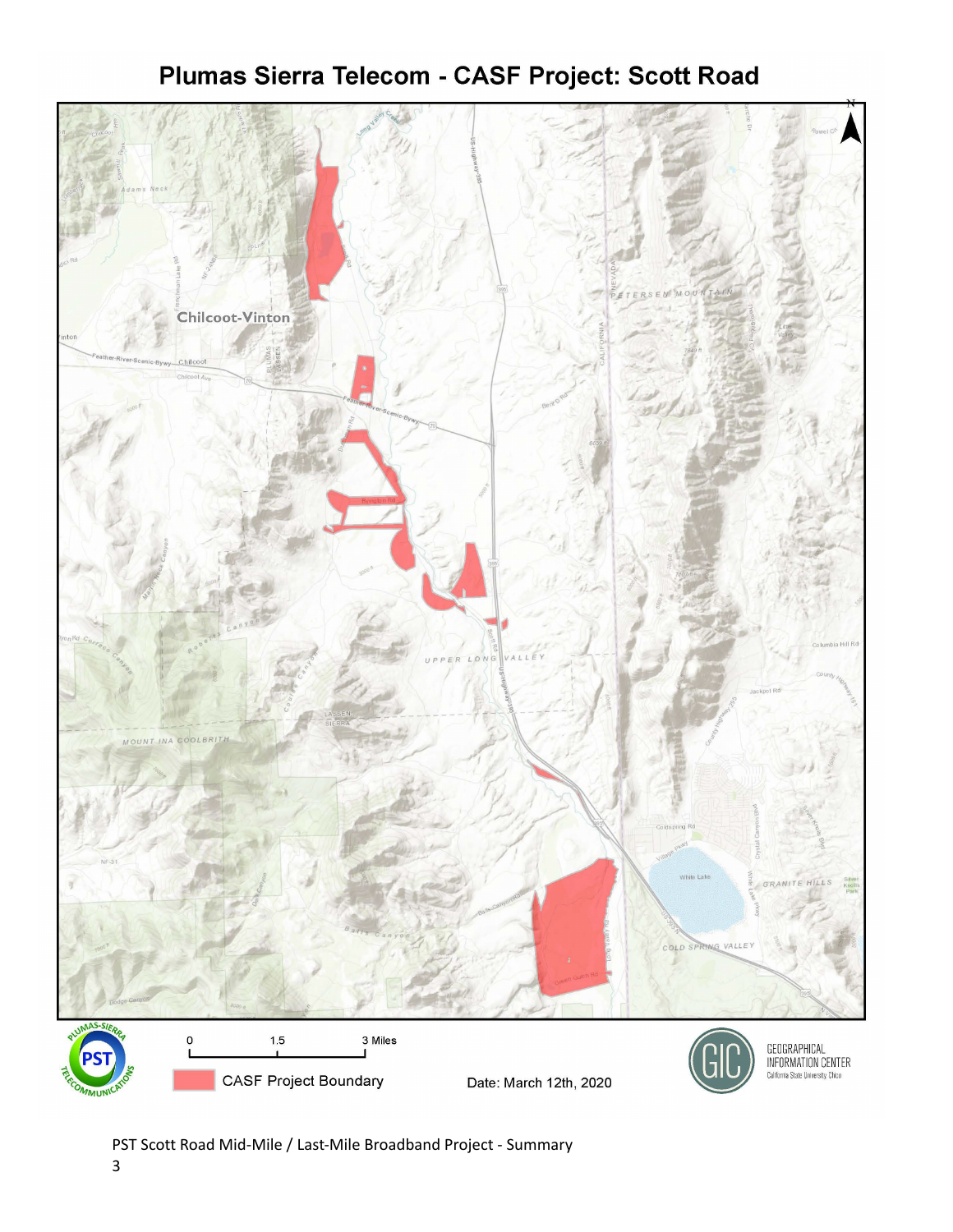|                                | <b>Unserved</b><br>- Slow<br><b>Service</b> | Unserved -<br><b>No Service</b> | <b>Unserved</b><br><b>Total</b> |
|--------------------------------|---------------------------------------------|---------------------------------|---------------------------------|
| Population                     | 0                                           | 134                             | 134                             |
| <b>Households</b>              | 0                                           | 61                              | 61                              |
| <b>Housing Units</b>           | 0                                           | 88                              | 88                              |
| <b>Addresses (from Item 4)</b> | 0                                           | 37                              | 37                              |

**Fixed Broadband Served Status by Census Block within project area:**

This project will bring service to 37 address locations which are outlined in Item 4. These addresses are derived from the most current Lassen and Sierra County parcel database.

# **Census Blocks to be served:**

PST Scott Road Mid-Mile / Last-Mile Broadband Project - Summary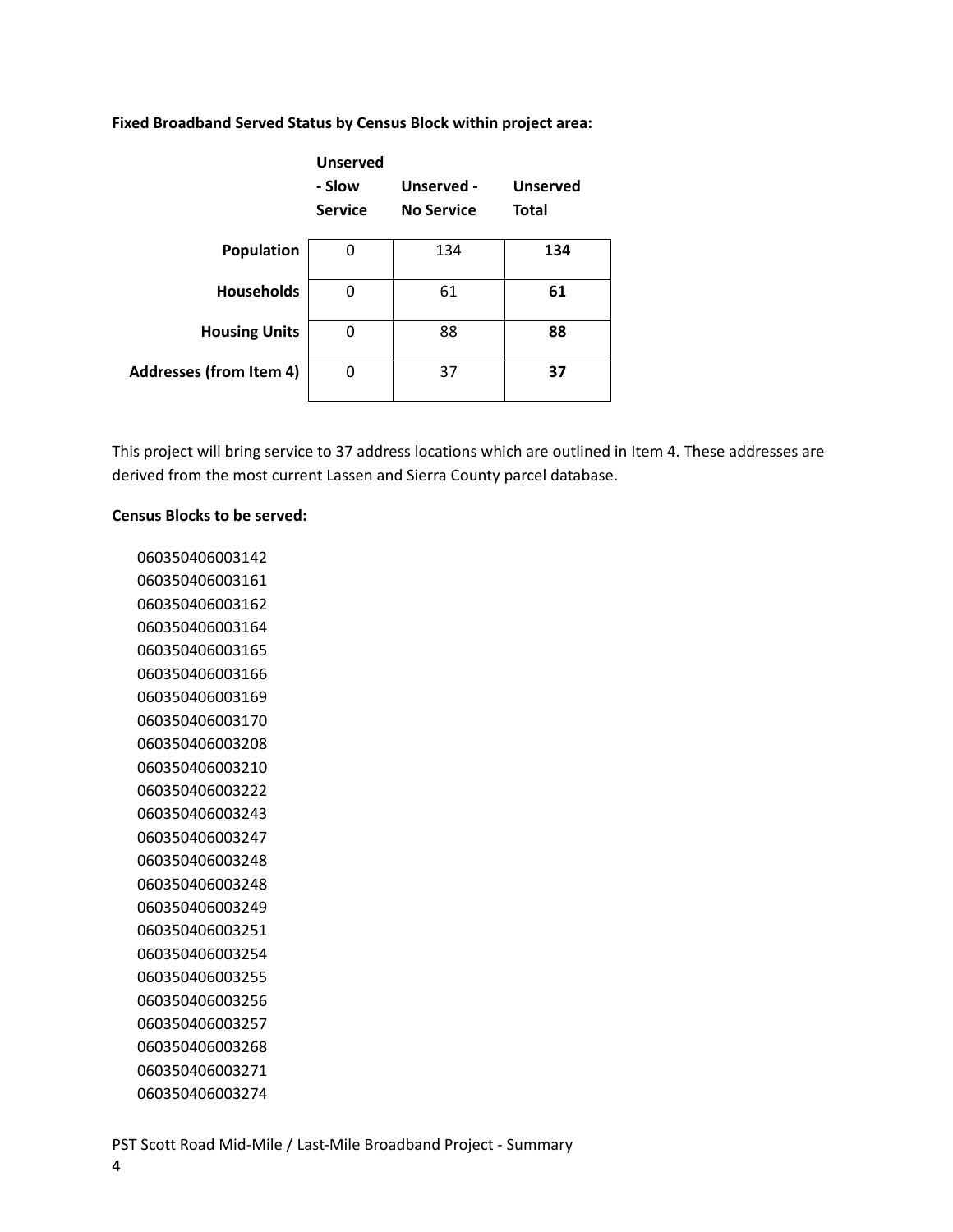# **Funding Level:**

The area applied for is 100% unserved with no service (Dial-up only) according the CPUC's 2019 Housing Unit projections. No existing CAF II areas are within project area. Requesting 100% project funding.

The project area includes 34 census blocks in Lassen and Sierra counties in the community of Scott Road. This area encompasses 32.8 Square Miles.

# **Median Household Income:** \$57,679

# **Anchor Institutions, Public Safety Locations and Businesses:**

The project area does not include any Anchor Institutions or Public Safety Locations as identified by the current California Interactive Broadband Map.

There are no businesses in the proposed project area which will be served.

# **Major Infrastructure and Equipment to be Deployed:**

- 1 E7 Chasis
- 2 GPON card
- 16 40K SFPs

# **Aerial and Underground Installation:**

- 0 Miles of underground infrastructure
- 37.9 Miles of overhead infrastructure

# **Estimated Construction Timeline:** 9 months

# **Proposed Broadband Project Plan:**

The PST Scott Road Mid-Mile / Last-Mile Broadband Project plans to use fiber optic cable to provide download speeds of up to 1 Gbps and upload speeds of up to 1 Gbps with no data caps.